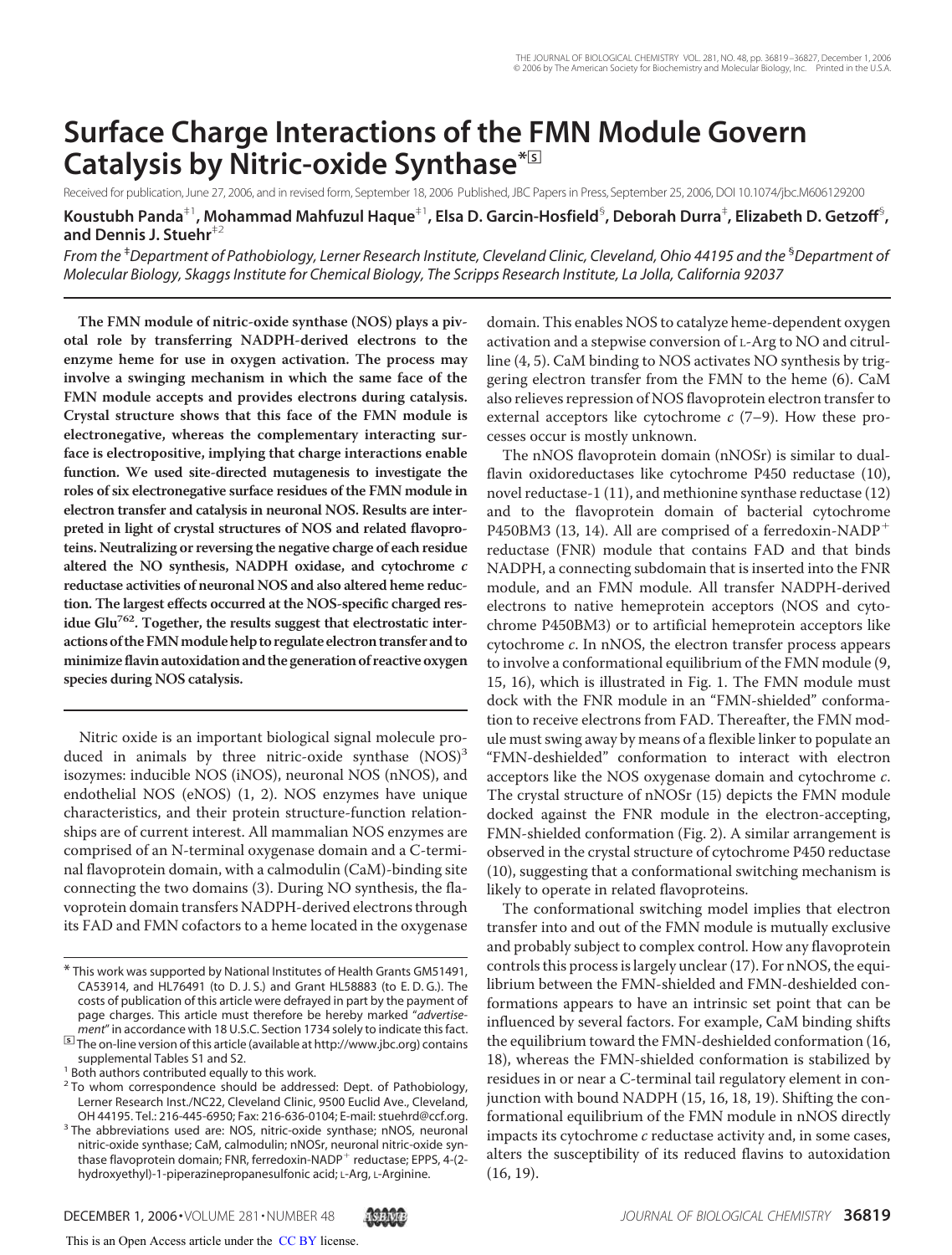

FIGURE 1. **Conformational equilibrium of the nNOSr FMN module.** The diagram illustrates a conformational equilibrium that may control the electron transfer reactions of the FMN module (*triangle*). The module is expected to swing back and forth to contact the FNR module (*upper left*) and an electron acceptor like cytochrome *c* (*Cyt c*) or NOS heme (*circle*). The C-terminal tail (*CT*) is thought to affect the equilibrium by physically stabilizing the FMN-shielded conformation. This figure has been adapted from Ref. 19.



FIGURE 2. **Structure of nNOSr.** The ribbon diagram shows the FMN module (*yellow*) docked against the FNR module (*pink*) in the FMN-shielded conformation, with bound cofactors FMN, FAD, and NADP shown in ball-and-stick representation.

Variables that may control FMN module function in nNOS and related flavoproteins include surface hydrophobic and electrostatic contacts, hinge length and flexibility, and thermodynamic stability of reduced flavin states (15, 20–25). Charged residues at the FMN module interface are prominent in the crystal structure of nNOSr (15) and may be important for function as judged by experiments demonstrating salt effects on nNOS catalysis (26, 27). Six acidic residues create an electronegative patch on the surface of the FMN module in nNOSr (Fig. 3A). This electronegative patch interacts with a complementary electropositive patch on the surface of the FNR module (Fig. 3B). A closer view of how these residues interact is shown in Fig. 3C. Similar electrostatic complementation is present to varying degrees in related flavoproteins, suggesting that it may be a general means to control subdomain interactions. NOS oxygenase domains also contain an electropositive surface patch (Fig. 3D) in an area considered to be a potential docking site for the FMN module (28). Thus, electrostatic interactions could conceivably regulate both the electron import and export reactions of the FMN module during NOS catalysis. We therefore employed point mutagenesis to neutralize or reverse the charges of the six acidic residues that create the

electronegative patch on the FMN module, along with the interactions of one residue in the complementary electropositive surface patch of the FNR module, as listed in Table 1. The results obtained with these mutants support a role for electrostatic surface interactions in controlling electron transfer,  $\mathrm{O}_2$  reduction, and catalysis in nNOS and reveal which residues are the most important.

#### **EXPERIMENTAL PROCEDURES**

Reagents—All reagents and materials were obtained from Sigma or sources reported previously (29–31).

Molecular Biology—Wild-type and mutant nNOS proteins containing a  $\mathrm{His}_6$  tag attached to their N termini were overexpressed in Escherichia coli strain BL21(DE3) using a modified pCWori vector as described (32). Restriction digestions, cloning, and bacterial growth was performed using standard procedures. Transformations were done using a TransformAid bacterial transformation kit (Fermentas). Oligonucleotides used to construct site-directed mutants in nNOS were obtained from Integrated DNA Technologies (Coralville, IA) and are listed in supplemental Table S1. Site-directed mutagenesis was done using a QuikChange XL site-directed mutagenesis kit (Stratagene, La Jolla, CA). Incorporated mutations were confirmed by DNA sequencing at the Cleveland Clinic Molecular Biotechnology Core.

Expression and Purification of nNOS Proteins—All proteins were purified in the presence of (6R)-tetrahydrobiopterin and L-Arg as described previously (29, 33). The ferrous heme-CO adduct absorbing at 444 nm was used to measure hemeprotein content with an extinction coefficient of  $\epsilon_{444} = 74 \text{ mm}^{-1} \text{ cm}^{-1}$  $(A_{444}-A_{500}).$ 

Measurement of Flavin Content—Bound FAD and FMN were released from nNOS proteins by heat denaturation of the enzyme (95 °C for 5 min in the dark) in sealed and light-protected tubes. The samples were then cooled to 4 °C and filtered to remove denatured protein. Filtrates were injected onto an Alltech Partisil ODS-3 column (250  $\times$  4.6 mm, 5  $\mu$ m) and subjected to binary gradient elution with 25 mm phosphate buffer (pH 5.8) and 100% acetonitrile at a flow rate of 1 ml/min. FAD and FMN had retention times of 4.1 and 7.6 min, respectively, and the peaks were completely resolved. Flavins were detected by fluorescence emission ( $\lambda_{\text{ex}} = 460$  nm and  $\lambda_{\text{em}} = 530$  nm) and quantitated against freshly prepared FAD and FMN standards.

NO Synthesis, NADPH Oxidation, and Cytochrome c Reduction—NO synthesis activity was determined using the spectrophotometric oxyhemoglobin assay (29, 30, 33). Cuvettes contained 0.2 µm nNOS, 40 mm EPPS (pH 7.6), 150 mm NaCl, 0.3 mм dithiothreitol, 4  $\mu$ м FAD, 4  $\mu$ м FMN, 10  $\mu$ м (6R)-tetrahydrobiopterin, 10 mm L-Arg, 1 mg/ml bovine serum albumin, 0.8 mm  $Ca^{2+}$ , 0.6 mm EDTA, 0.9  $\mu$ m CaM, 100 units/ml catalase, 25 units/ml superoxide dismutase, and 5  $\mu$ m oxyhemoglobin. The reaction was initiated with 300  $\mu$ m NADPH in a total reaction

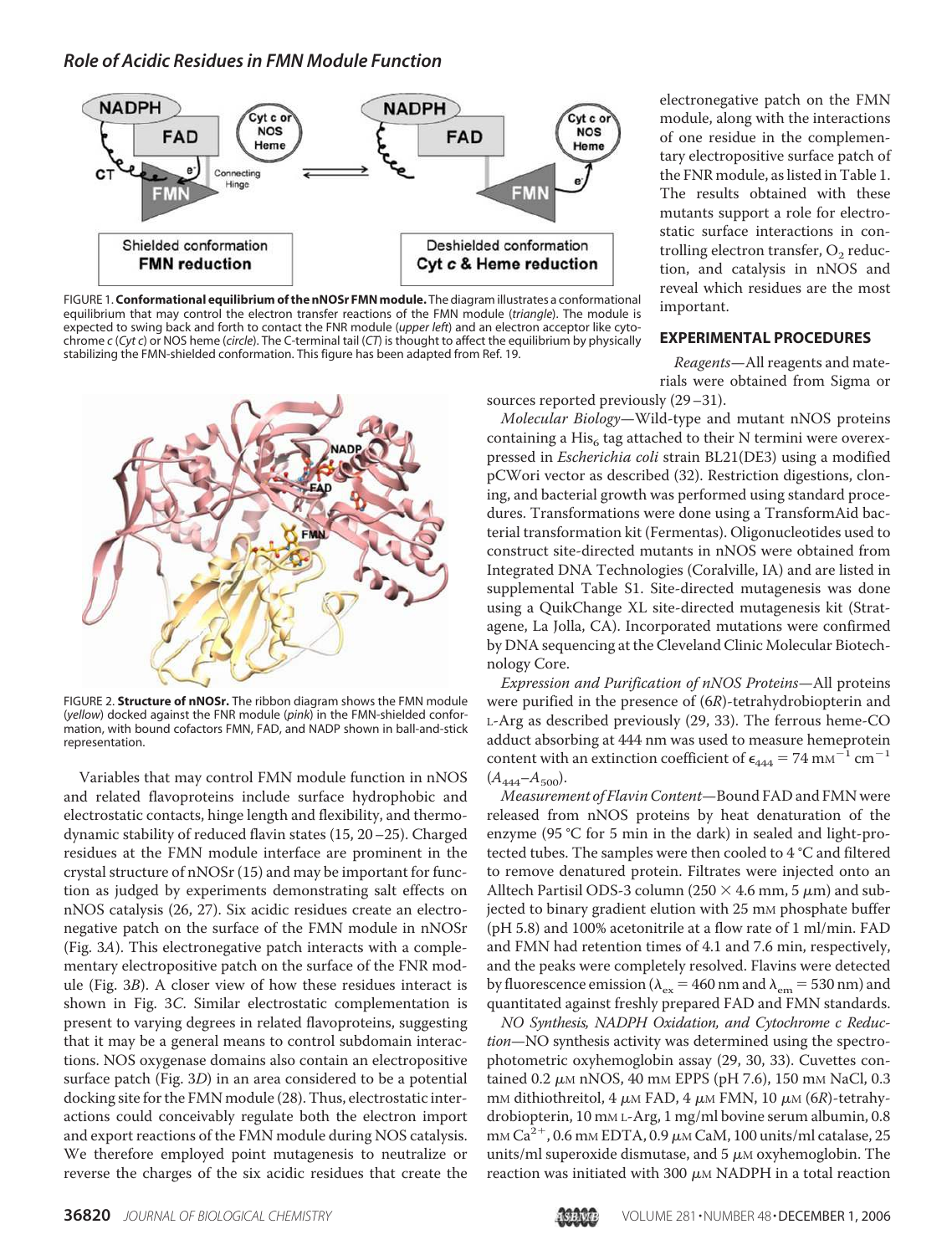

FIGURE 3. **Complementary electrostatic surfaces in nNOS and residue interactions at the FNR/FMN module interface.** *A*, six residues create an electronegative patch on the interacting surface of the FMN module. *B*, the interacting surface of the FNR module contains an electropositive patch, with Arg<sup>1229</sup> indicated. *C*, shown are details of the FMN module (*yellow*) and FNR module (*pink*) interface, with the indicated residues shown in ball-and-stick representation. *D*, the oxygenase domain of nNOS contains a conserved electropositive surface patch that is located in an area considered to be a potential docking site for the FMN module.

#### TABLE 1

#### **Mutations used in the study**

| nNOS mutations                          |  |  |  |
|-----------------------------------------|--|--|--|
| <b>FMN</b> module                       |  |  |  |
| $Glu^{762}$ to Asn, Arg, or Ala         |  |  |  |
| Glu <sup>789</sup> to Asn, Arg, or Ala  |  |  |  |
| $Glu^{790}$ to Asn, Arg, or Ala         |  |  |  |
| Asp <sup>813</sup> to Asn, Arg, or Ala  |  |  |  |
| Glu <sup>816</sup> to Asn, Arg, or Ala  |  |  |  |
| $Glu^{819}$ to Asn, Arg, or Ala         |  |  |  |
| <b>FNR</b> module                       |  |  |  |
| Arg <sup>1229</sup> to Asn, Glu, or Ala |  |  |  |

volume of 500  $\mu$ l and was run for 3 min at 25 °C. The NO-mediated conversion of oxyhemoglobin to methemoglobin was monitored at 401 nm and converted to a rate of NO synthesis using a difference extinction coefficient of  $\epsilon_{401} = 38 \text{ mm}^{-1}$ cm<sup>-1</sup>. NADPH oxidation rates were similarly measured at 340 nm in the presence of oxyhemoglobin under identical conditions, and the rate of NADPH oxidation was calculated using an extinction coefficient of  $\epsilon_{340} = 6.2 \text{ mm}^{-1} \text{ cm}^{-1}$ . Cytochrome c reductase activity was determined at 550 nm ( $\epsilon_{550} = 21 \text{ mm}^{-1}$  $\text{cm}^{-1}$ ) using an assay mixture containing 40 mm EPPS (pH 7.6), 150 mm NaCl, 4  $\mu$ m FAD, 4  $\mu$ m FMN, 0.1 mg/ml bovine serum albumin, 10  $\mu$ g/ml CaM, 0.6 mm EDTA, 10 units/ml catalase, 25 units/ml superoxide dismutase, and  $0.1$  mm cytochrome  $c$ . In the cytochrome c reductase assays, the concentration of added

linear least-square method provided by Hi-Tech Ltd.

### **RESULTS**

Overall Properties of the FMN Module Mutants—In general, the mutations incorporated at the interface of the FNR/FMN modules did not alter protein expression or content of bound FAD, FMN, and heme (data not shown). The only mutant with aberrant properties was R1229E nNOS, which bound poorly to the 2',5'-ADP affinity column during its purification. Because of this, we did not utilize R1229E nNOS in this study. However, the properties of the other mutants indicated they could be used to evaluate roles for the charged surface residues in nNOS function.

Cytochrome c Reductase Activity in the Absence or Presence of Bound CaM—The cytochrome c reductase activity of NOS is repressed in the CaM-free state, and the repression is relieved upon CaM binding (34). We compared the steady-state cytochrome c reductase activities of each mutant in the absence and presence of bound CaM. All assays contained superoxide dismutase to ensure we detected only superoxide-independent cytochrome c reductase activity, i.e. that which involves only a direct electron transfer from the FMN hydroquinone (FMNH<sub>2</sub>) of nNOS to cytochrome  $c$  (8, 18). Under CaM-free conditions, most of the mutants had higher cytochrome c reductase activities relative to wild-type nNOS (Fig. 4, *left panel*). The most prominent increases were in the Glu<sup>762</sup> and Glu<sup>816</sup> mutants.

Heme Reduction—The kinetics of heme reduction were analyzed at 10 °C as described previously (30) using a stopped-flow apparatus and diode array detector (Hi-Tech Ltd. Model SF-61) equipped for anaerobic analysis. Ferric heme reduction was followed by formation of the ferrous heme-CO complex at 444 nm. Reactions were initiated by rapidly mixing an anaerobic, buffered, CO-saturated solution containing either 50  $\mu$ M NADPH or 5 mM CaCl<sub>2</sub> with an anaerobic, buffered, CO-saturated solution containing wild-type or mutant nNOS (5  $\mu$ M), 100 mM EPPS (pH 7.6), 100 mM NaCl,  $10 \mu M$  (6R)-tetrahydrobiopterin, 5 mm L-Arg, 0.3 mm dithiothreitol, 4  $\mu$ м CaM, and either 1 mм  $Ca<sup>2+</sup>$  when triggered with NADPH or 50  $\mu$ M NADPH when triggered with  $Ca^{2+}$ . Signal-to-noise ratios were improved by averaging 8–10 individual mixing experiments. The time course of the absorbance change was fit to single or multiple exponential equations using a non-

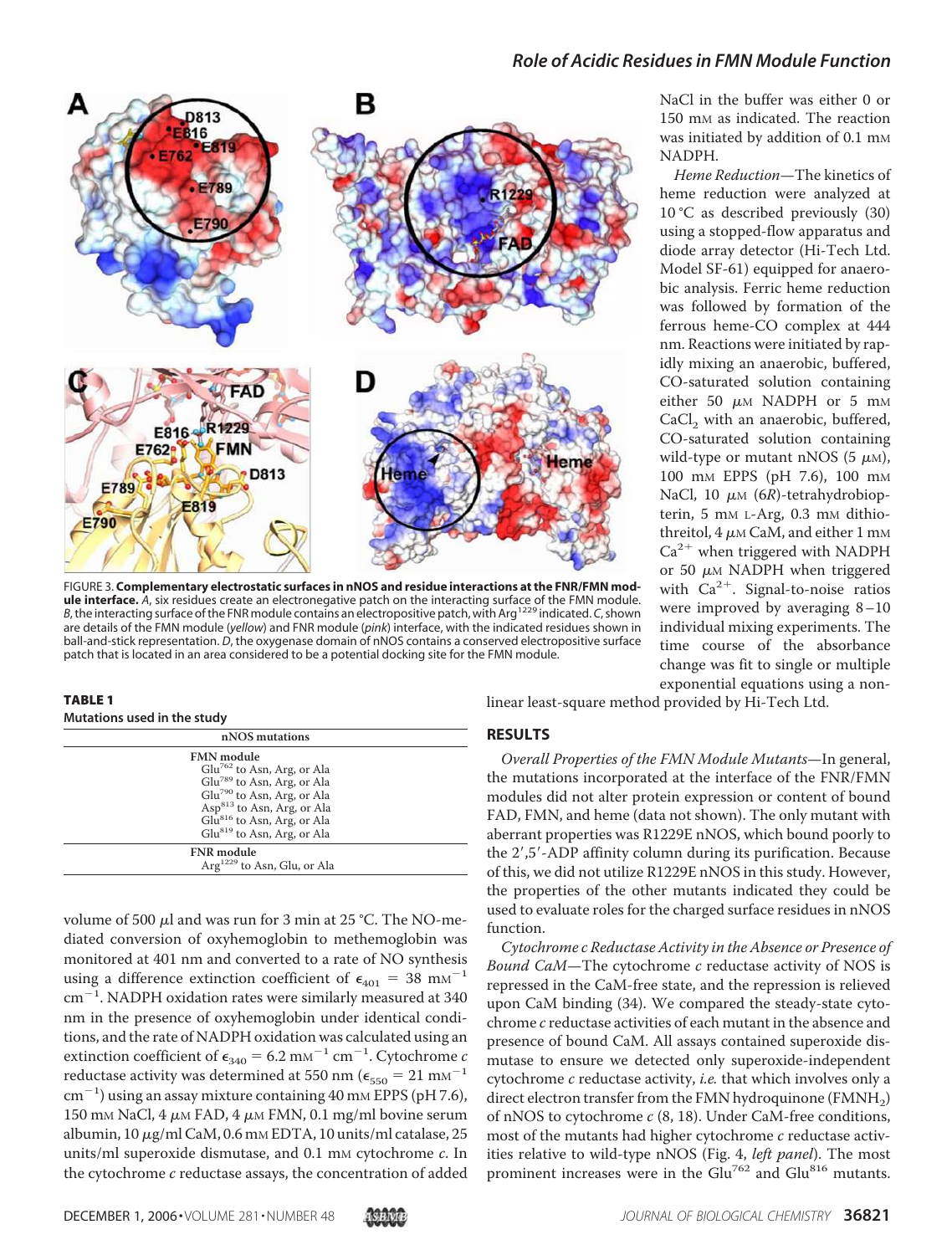

FIGURE 4. **Steady-state cytochrome** *c* **reductase activities of nNOS and mutants in the absence and presence of CaM.** Activities were measured at 25 °C in the presence of superoxide dismutase and in either the absence (*left panel*) or presence (*right panel*) of CaM. Values are representative of three measurements done under identical conditions using two different protein preparations for each mutant. The *dotted lines* indicate the activity of wild-type (*wt-type*) nNOS.

The relative effect of charge neutralization versus charge reversal depended on the acidic surface residue being considered. For example, at  $Glu^{762}$ , the rank order of mutational effect was Asn  $>$  Ala  $>$  Arg, whereas for Glu<sup>816</sup>, the rank order was Arg  $>$ Ala  $>$  Asn. Our results show that the electronegative patch residues of the FMN module (particularly  $Glu^{762}$  and  $Glu^{816}$ ) help to repress the cytochrome c reductase activity of nNOS in the CaM-free state.

To investigate the importance of charge interaction of each of the six acidic residues, we determined how the two chargeneutralizing mutations (Ala and Asn) at each residue might impact the salt effect on nNOS cytochrome c reductase activity. In CaM-free nNOS, a change in salt concentration from 0 to 250 mM is known to double the activity (35), consistent with charge interactions playing a role in repression of the activity. In our hands, the cytochrome c reductase activity of CaM-free wild-type nNOS increased by  $150 \pm 8\%$  ( $n = 3$ ) in going from 0 to 150 mM added NaCl. The charge-neutralizing mutations resulted in a lesser salt effect in at least 7 of 12 cases (supplemental Table S2). A lesser salt effect was observed for both charge-neutralizing mutations at  $Glu^{762}$  and Asp<sup>813</sup> and was observed for at least one of the two charge-neutralizing mutations at  $Glu^{790}$ ,  $Glu^{816}$ , and  $Glu^{819}$ , which together represent five of the six charged FMN surface residues that we studied. Charge neutralization did not clearly impact the salt effect in only one case, Glu<sup>789</sup> (supplemental Table S2). These results suggest that the charge interactions of five of the six acidic surface residues of the FMN module contribute to the overall salt effect on the cytochrome  $c$  reductase activity of CaM-free nNOS.

The cytochrome  $c$  reductase activities of the CaM-bound mutants are shown in Fig. 4 (right panel). Each FMN domain mutant had an increase in activity relative to the CaM-free condition, indicating that they all still responded to CaM. Most of the mutants achieved activities that were similar  $(\pm 20%)$  to those of CaM-bound nNOS. The exceptions were the E762A, E762N, and D813N mutants, whose activities were 130%, 180%, and 160%, respectively, that of CaM-bound wild-type nNOS, and the E762R, E819R, and D813R mutants, whose activities were about 65% that of CaM-bound wild-type nNOS. The latter three mutants had normal  $K_m$  values for cytochrome  $c$  (data not shown), suggesting that their lower activities were not due to an impaired interaction with cytochrome c. Together, the data indicate that charge neutralization at  $Glu^{762}$ , Asp<sup>813</sup>, and possibly Glu<sup>819</sup> increases the activity of CaM-bound nNOS, whereas charge reversal at these same sites diminishes activity.

Fig. 4 also reports the cytochrome  $c$  reductase activities of the Arg<sup>1229</sup> mutants. The CaM-free R1229N and R1229A mutants had only slightly higher activities compared with CaM-free wild-type nNOS, suggesting that Arg<sup>1229</sup> is not so important for repressing activity in the CaM-free state. However, the activities of the CaM-bound R1229A and R1229N mutants were only 20% that of CaM-bound wild-type nNOS, indicating that Arg<sup>1229</sup> enables nNOS to increase activity in response to CaM.

NADPH Oxidase Activity of the CaM-free Mutants—Almost all of the CaM-free mutants oxidized NADPH at rates that exceeded wild-type nNOS (Fig. 5), despite their not synthesizing detectable NO under this circumstance (data not shown). The NADPH oxidation rates of the CaM-free E762N, E762A, and E816R mutants were highest and were 12–18 times faster than the wild-type value. The NADPH oxidation rates of the CaM-free R1229N and R1229A mutants were also four to seven times faster than that of wild-type nNOS (Fig. 5). Because the NADPH oxidase activity of CaM-free nNOS is directly linked to the autoxidation rate of its reduced flavins (35, 36), our results establish that electronegative charged residues at the FNR/ FMN module interface are required to minimize flavin autoxidation and the consequent generation of reduced oxygen species by nNOS.

NO Synthesis and NADPH Oxidation by the CaM-bound Mutants—Eleven of the 18 FMN surface mutants had a 30% or greater reduction in their NO synthesis activities relative to the wild-type activity (Fig. 6, *left panel*). The mutants with the lowest NO synthesis activities were, in decreasing order, E762R and

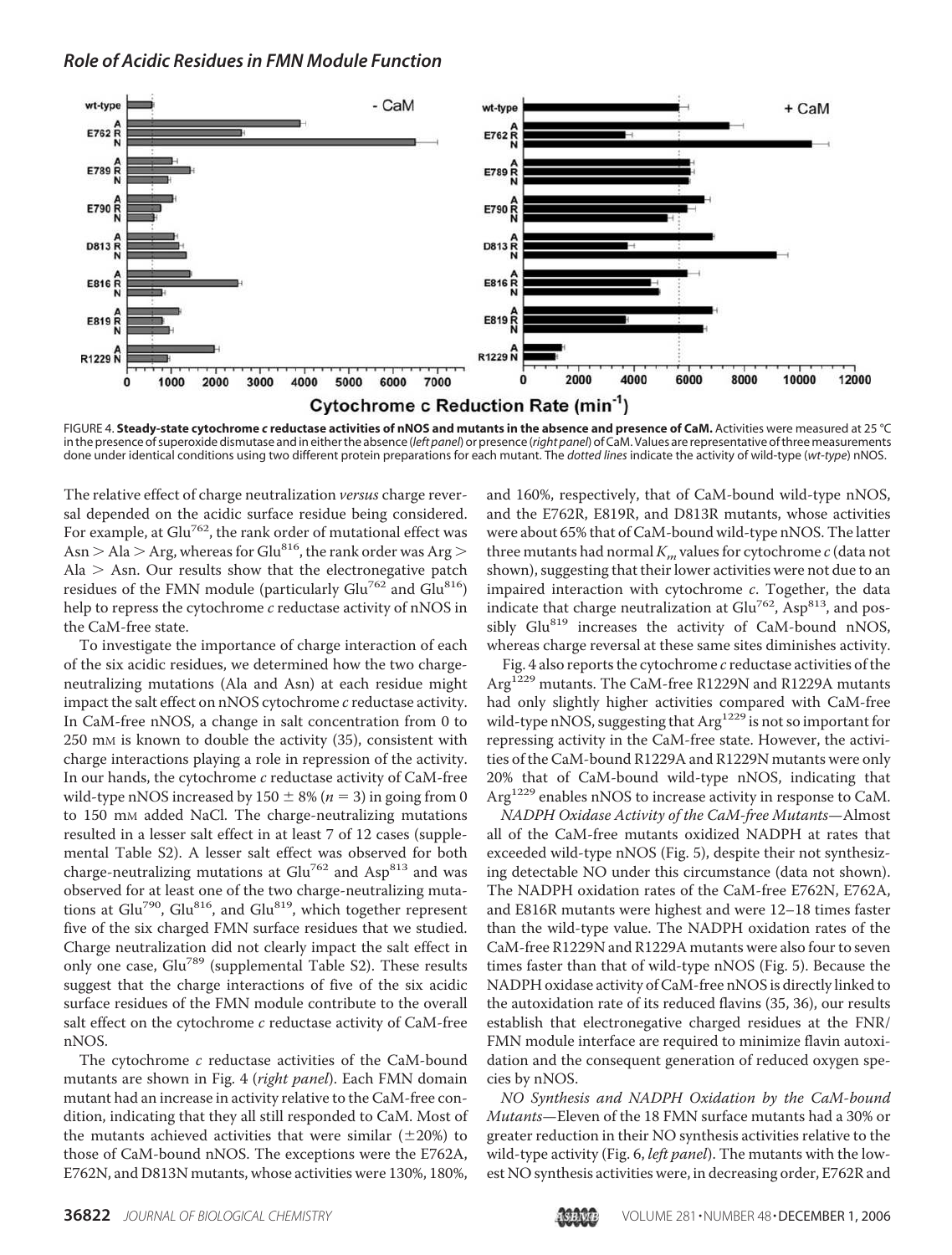E816A (40% of the wild-type activity), E816R and E819A (32% of the wild-type activity), and E762A (21% of the wild-type activity). Substitution of three of the residues (Glu<sup>762</sup>, Glu<sup>816</sup>, and Glu<sup>819</sup>) with Ala or Arg diminished NO synthesis activity, whereas substitution with Asn either had little effect or, in one case (E762N), doubled the NO synthesis activity relative to the wild-type activity. The NO synthesis activities of the complementary FNR surface mutants R1229N and R1229A were 23% and 34% that of wild-type nNOS, respectively. Thus, charged residues at the FNR/FMN module interface are important for maintaining NO synthesis activity in nNOS.

Fig. 6 (right panel) reports the NADPH oxidation rates during NO synthesis from L-Arg by the mutants and wild-type nNOS. Several mutants had higher rates of NADPH oxidation despite their lower rates of NO synthesis. Wild-type nNOS oxi-



FIGURE 5. **Steady-state NADPH oxidase activities of nNOS and mutants in the absence of CaM.** Measurements were done at 25 °C. Assay conditions are described under "Experimental Procedures." Values represent the means  $\pm$ S.D. of three independent measurements. The *dotted line* indicates the activity of wild-type (*wt-type*) nNOS.

# *Role of Acidic Residues in FMN Module Function*

dized 2.0 molecules of NADPH/molecule of NO formed, which is close to the theoretical minimum of 1.5 (1, 4). The E819A, E819R, and E762A mutants had NADPH:NO stoichiometric ratios of greater than 3.5, indicating an NADPH consumption significantly beyond that required for NO synthesis. The NADPH oxidation rates of the R1229N and R1229A FNR surface mutants were also in excess of that required for NO synthesis. Thus, the electrostatic charge of these residues appears to be important for coupling NADPH consumption to NO synthesis.

Rates of Heme Reduction—To examine mutational effects on electron transfer, we measured the rate of heme reduction in single turnover reactions that were run in a stopped-flow spectrophotometer at 10 °C. Reactions were initiated by mixing CaM-bound enzymes with excess NADPH under a  $N_2/CO$ atmosphere. For comparison, we also ran reactions in which heme reduction was triggered by mixing  $Ca^{2+}$  and  $CaM$  with each NADPH-reduced enzyme. The rates of heme reduction were determined by following the absorbance increase at 444 nm versus time, which tracked formation of the ferrous heme-CO complex. As shown in Fig. 7, all of the mutants had slower heme reduction rates compared with wild-type nNOS, consistent with many of them having lower NO synthesis activities. In some cases, the heme reduction rate did not correspond well with the NO synthesis rate. This was most prominent for the Glu<sup>762</sup> mutants, which had slower than expected rates of heme reduction and, to a lesser extent, for the Glu<sup>816</sup> and Glu<sup>790</sup> mutants. The heme reduction rates for the R1229A and R1229N FNR surface mutants were also slower than that of wild-type nNOS, consistent with their lower NO synthesis activities.

#### **DISCUSSION**

Our results indicate that the electronegative surface patch of the FMN module plays a significant role in controlling electron transfer and catalysis in nNOS. Mutations that neutralized or reversed the electronegative charge of six surface residues on



FIGURE 6. **Steady-state NO synthesis (***left panel***) and concurrent NADPH oxidation (***right panel***) activities of nNOS and mutants in the presence of CaM.** Measurements were done at 25 °C. Assay conditions are described under "Experimental Procedures." Values represent the means  $\pm$  S.D. of three independent measurements. The *dotted lines* indicate the activity of wild-type (*wt-type*) nNOS.

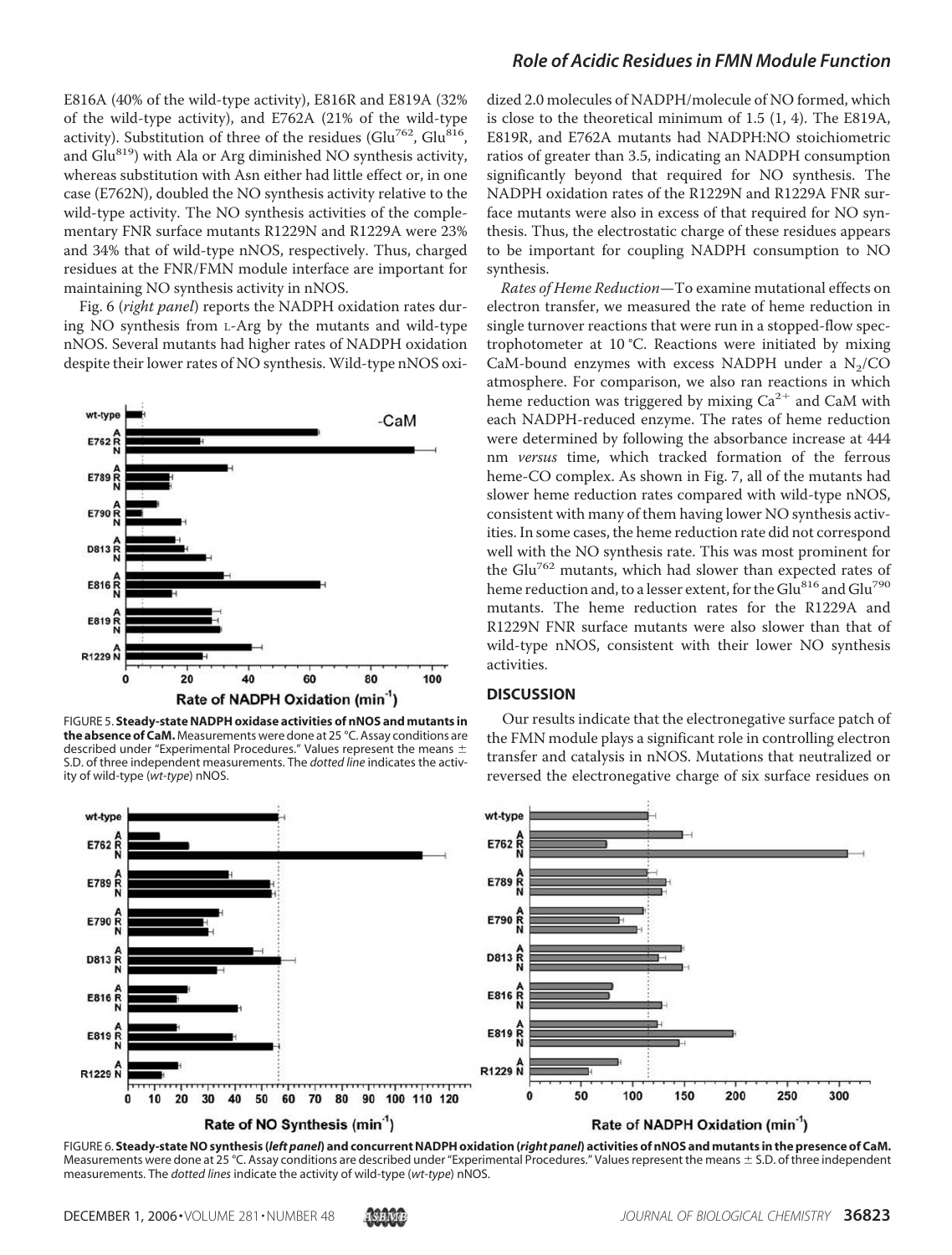the FMN module altered cytochrome c reduction, flavin autoxidation, heme reduction, and NO synthesis by nNOS. In general, the largest effects were seen in the  $Glu<sup>762</sup>$  mutants, followed by the Glu<sup>816</sup>, Glu<sup>819</sup>, and Asp<sup>813</sup> mutants and then the others (Glu<sup>790</sup> and Glu789), with the exact rank order often depending on whether CaM was bound or not and what aspect of catalysis was being considered.

Structure-Function Relationships—The six acidic residues are only partly conserved among NOS enzymes and related flavoproteins (Fig. 8). Remarkably,  $Glu^{762}$  is conserved among NOS enzymes but is replaced by neutral residues in related flavoproteins. Thus,  $Glu^{762}$  appears to be a key controlling residue that is specific to NOS enzymes. In contrast, the acidic residues  $\text{Asp}^{813}$  and  $\text{Glu}^{816}$  in nNOS are the best conserved among NOS enzymes and in related flavoproteins, whereas the acidic residues Glu<sup>789</sup>, Glu<sup>790</sup>, and Glu<sup>819</sup> are partly conserved.

Despite the high impact of Glu<sup>762</sup> on catalysis and electron transfer, this residue makes no observable salt bridge or hydrogen-bonding contacts with the FNR module in the nNOSr crystal structure (Fig. 3C). However, it is important to note that



FIGURE 7. **Ferric heme reduction rates in nNOS and mutants.** Reactions were run at 10 °C in a stopped-flow spectrophotometer under anaerobic conditions and in the presence of CO. Heme reduction was triggered by either NADPH or CaCl<sub>2</sub> addition as described under "Experimental Procedures." Values are the means  $\pm$  S.D. of experiments using two different batches of protein for each mutant, with eight separate reactions for each batch.

structural comparisons of the nNOSr, cytochrome P450 reductase, and cytochrome P450 reductase mutant x-ray structures (15) reveal significant rigid-body motions of their FMN modules relative to their FNR partners, thus highlighting the plasticity of these interfaces. Therefore, although a slight movement could enable a salt bridge interaction to occur between  $\mathrm{Glu}^{762}$  and  $\mathrm{Arg}^{1229}$  in nNOS, more work is required to judge the significance of this possibility. Indeed, Glu<sup>816</sup>, which makes a clear salt bridge contact with Arg<sup>1229</sup> in the nNOSr structure (15), had lesser mutation phenotypes than  $Glu^{762}$  in our study. As might be expected, the properties of the R1229A FNR surface mutant were comparable with those of the complementary interacting mutants (*i.e.* at Glu $^{816}$ ), particularly in the CaM-free state. In contrast, the properties of the CaM-free and CaMbound Glu<sup>762</sup> mutants diverged from those of the R1229A mutant, suggesting that other interactions of Glu<sup>762</sup> are in play. Notably, the Glu<sup>816</sup>-Arg<sup>1229</sup> salt bridge is the only electrostatic interaction found in nNOS that is also conserved in cytochrome P450 reductase, which contains four additional unique salt bridges (10). Thus, our data reveal that the interactions of the NOS-specific residue Glu<sup>762</sup> play a predominant role and may combine with a more generally conserved salt bridge interaction between Glu<sup>816</sup> and Arg<sup>1229</sup> to govern electron transfer and catalysis in nNOS. Curiously, in inducible NOS, the residue corresponding to  $Glu^{816}$  is a Ser (Fig. 8). Because this substitution eliminates the salt bridge contact with  $Arg<sup>1229</sup>$ , it implies that the NOS-specific residue  $Glu^{762}$  may have an even more prominent role in governing inducible NOS catalysis.

Effects on Interactions of the Six Acidic Surface Residues of the FMN Module—We consider that the six acidic surface residues are likely involved in two distinct subdomain interactions of the FMN module (FNR/FMN, FMN/oxygenase domain), and in the case of the cytochrome  $c$  reductase activity, there is also the interaction between the FMN module and cytochrome c itself. From our data, there is no way to directly know how the mutations impact the NOS subdomain or protein-protein interactions, which would require biophysical measures or further crystallography beyond the scope of the study. That said, our current data can indirectly report on some of these interactions. There is previously published evidence that the cytochrome c reductase activity of CaM-free nNOS is directly related to the degree of FMN shielding from solvent (16, 17), which in turn is

|                               | 89                                                                 |  |  |
|-------------------------------|--------------------------------------------------------------------|--|--|
|                               | 90                                                                 |  |  |
|                               |                                                                    |  |  |
| nNOS(rat)                     | TETGKSQAYAKTLC-EIFKHAFDAKAMSMEEYDIVHLE-----HEALVLVVTSTFGNGDPPENGEK |  |  |
| eNOS(bov)                     | SETGRAOSYAOOLG-RLFRKAFDPRVLCMDEYDVVSLE-----HEALVLVVTSTFGNGDPPENGES |  |  |
| iNOS(mouse)                   | TETGKSEALARDLA-TLFSYAFNTKVVCMDQYKASTLE-----EEOLLLVVTSTFGNGDCPSNGQT |  |  |
| CytP450R(rat)                 | SQTGTAEEFANRLSKDAHRYGMRGMSADPEEYDLADLSSLPEIDKSLVVFCMATYGEGDPTDNAQD |  |  |
| NR1(human)                    | SOTGTAODVSERLGREARRRRLGCRVOALDSYPVVNL-----INEPLVIFVCATTGOGDPPDNMKN |  |  |
| Meth.Syn.Red.(human)          | TOOGOAKAIAEEICEOAVVHGFSADLHCISESDKYDLKT----ETAPLVVVVSTTGTGDPPDTARK |  |  |
| CytP450BM3(Bacillus sp.)      | SNMGTAEGTARDLADIAMSKGFAPQVATLDSHAGNLP------REGAVLIVTASYN-GHPPDNAKO |  |  |
| MIOC(E.Coli)                  | STLGGAEYVAEHLAEKLEEAGFTTETLHGPLLEDLPAS-------GIWLVISSTHGAGDIPDNLSP |  |  |
| Flavodoxin (Anabaena PCC7119) | TOTGKTESVAEIIR--DEFGNDVVTLHDVSOAEVTDLN-----DYOYLIIGCPTWNIGELOSDWEG |  |  |
| Flavodoxin(D.desulfuricans)   | SSTGNTESIAOKLEELIAAGGHEVTLLNAADASAENLAD----GYDAVLFGCSAWG-MEDLEMODD |  |  |

FIGURE 8. **Conservation of the six electronegative surface residues of the nNOS FMN module among related flavoproteins.** Numbered positions in *boldface* refer to the sequence of rat nNOS. Negatively charged residues are highlighted by *gray shading*. *eNOS*, bovine endothelial NOS; *iNOS*, murine inducible NOS; *CytP450R*, rat cytochrome P450 reductase; *NR1*, human novel reductase-1; *Meth.Syn.Red.*, human methionine synthase reductase; *CytP450BM3*, *Bacillus* cytochrome P450BM3; *MIOC*, *E. coli* flavodoxin MioC.

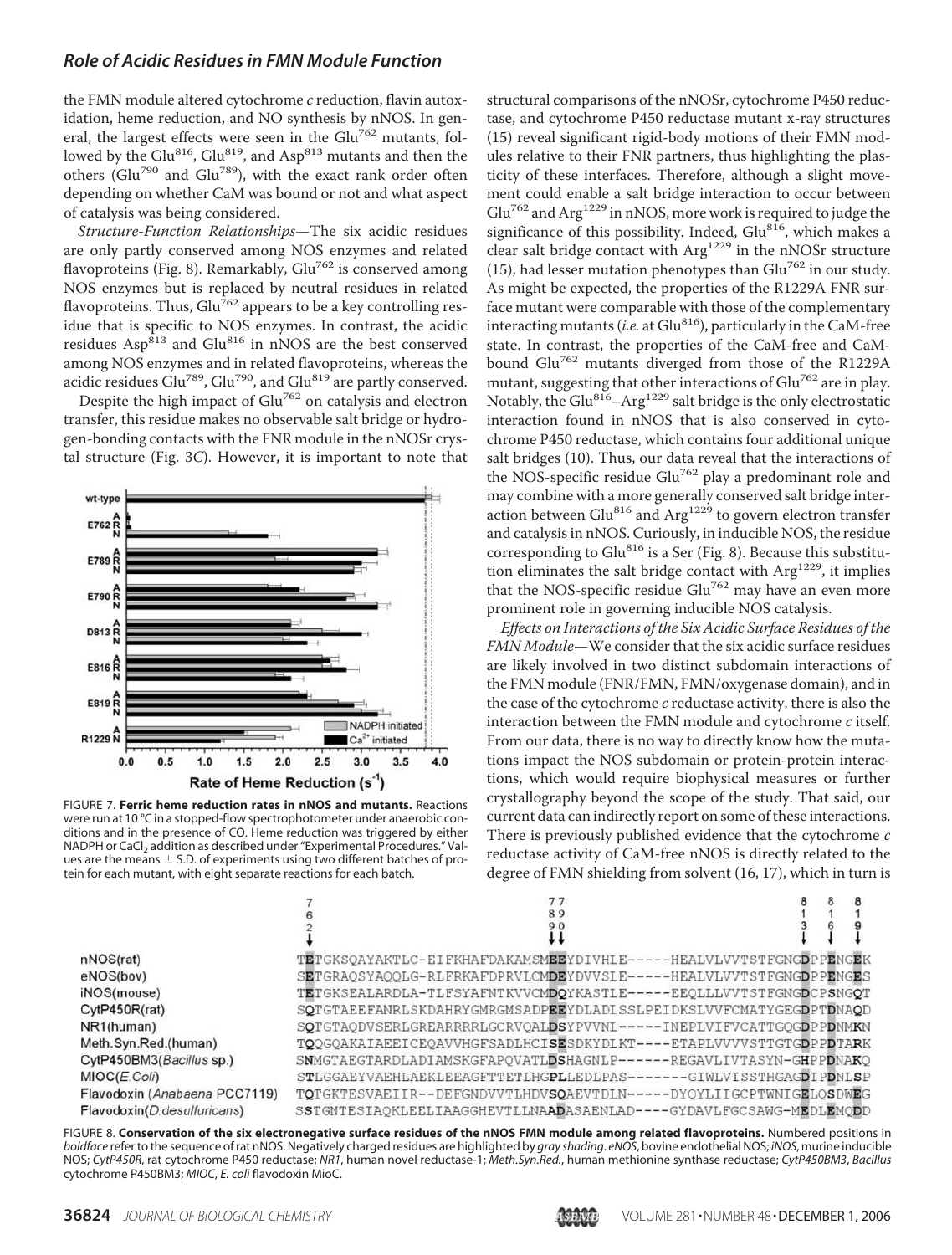determined by the stability of the FNR/FMN subdomain interaction depicted in the nNOSr crystal structure. Thus, the reductase activities we measured under CaM-free conditions can provide a hierarchy for how mutations that neutralize the charge of each residue impact the stability of the FNR/FMN subdomain interaction. As indicated in Fig. 4 (left panel), neutralizing mutations at  $Glu^{762}$  clearly had the greatest impact, whereas neutralization of each of the other residues had a lesser or similar impact.

Within this context, we likely can discount any possible thermodynamic effects that the mutations might have on FMN reduction potentials because the reduction potential of cytochrome  $c$  is so positive that there will always be a sufficient driving force for its reduction. Besides, the mutants all had increased reductase activity relative to the wild-type activity, which cannot be reconciled on the basis of a change in FMN reduction potentials. We can also discount any effects of the mutations on FMN module interaction with cytochrome c itself. The binding affinity of nNOS for cytochrome  $c$  is such that, under the conditions of assay (excess of cytochrome  $c$ ), the reductase activity is independent of increases in cytochrome c concentration, and again, we observed the activities of the mutants to increase instead of decrease.

Altered Reductase and Oxidase Activities and Flavin Autoxidation in the Mutants—Remarkably, 20 of the 21 mutants had increased cytochrome c reductase and NADPH oxidase activities in the CaM-free state. The mutational effects on these two distinct catalytic activities had a very similar rank order in the CaM-free enzymes (compare Figs. 4 (left panel) and 5), implying a common mechanism of influence. Given that the cytochrome c reductase activity of CaM-free nNOS is determined by a conformational equilibrium between shielded and deshielded states of the FMN module (16, 18), one possibility is that the mutations have shifted the conformational equilibrium toward the FMN-deshielded state. According to this model, neutralizing or reversing the electronegative surface charges of the FMN module may significantly weaken its interaction with the FNR module, thus deshielding the FMN module and enabling faster electron flux to cytochrome c in the CaM-free state. The observed trend toward lesser salt effects on individual mutant reductase activities is also consistent with a model in which the charge interactions of these residues help to govern the conformational equilibrium of the FMN module. Further work is under way to substantiate this model.

Regarding the higher NADPH oxidase activities of the CaMfree mutants, under this condition, the NADPH oxidase activity is determined by the rate at which the reduced flavins react with  $O_2$ . Normally, the rate of flavin autoxidation is quite slow  $\sim$  3–5 min<sup>-1</sup> at 25 °C) (35, 36), which demonstrates that NOS enzymes have evolved efficient mechanisms to protect their reduced flavins from autoxidation. Apparently, the electronegative surface patch of the FMN module is part of a mechanism that protects the reduced flavins from  $O_2$ , with particularly essential contributions provided by Glu<sup>816</sup> and Glu<sup>762</sup> in CaMfree nNOS. Whether the protective mechanism involves a precise tuning of FMN module shielding is a possibility that can now be addressed. In the CaM-bound mutants, neutralizing the negative charge of Glu<sup>762</sup>, Glu<sup>819</sup>, or Asp<sup>813</sup> (by Ala or Asn substitution) increased the cytochrome  $c$  reductase activity beyond the wild-type value, whereas reversing the charge of any of these three residues (by Arg substitution) diminished the activity compared with the wild-type activity.

In some cases, the mutational effect on cytochrome c reductase activity in the CaM-bound enzymes differed from the effect observed for the same mutation in the CaM-free enzymes. This is particularly true for the R1229A mutant and for the charge-reversing mutations at  $Glu^{762}$ ,  $Glu^{819}$ , and  $Asp<sup>813</sup>$ , which all increased activity relative to the wild-type activity under CaM-free conditions and decreased activity relative to the wild-type activity under CaM-bound conditions. Such divergent mutational effects could occur if the reductase activity is subject to a different rate-limiting step in the CaMfree versus CaM-bound condition, as has been proposed previously (16, 18), and if these mutations have opposite effects on either rate-limiting step. This possibility can now be investigated. In any case, the results show that electron flux through the FMN module is sensitive to changes in the electrostatics at the FNR/FMN interface, such that relatively small changes introduced by point mutation can either increase or decrease electron flux through the CaM-bound enzyme.

Heme Reduction and NO Synthesis in the Mutants—NOS heme reduction relies on a productive interaction between the FMN and NOS oxygenase subdomains. A previous mutagenesis study suggests that this involves electrostatic interaction between surface residues of the FMN module and electropositive residues of the NOS oxygenase domain (37).

Measuring heme reduction rates is an indirect way to identify which of the six acidic surface residues may aid the interaction of the FMN module with the NOS oxygenase domain for heme reduction and NO synthesis (31). Although comparing rates of heme reduction is superior to NO synthesis activities in this regard (38), heme reduction could still be subject to possible mutant effects on FMN reduction potentials given there is a relatively weak driving force for heme reduction by  $\mathrm{FMMH}_2$  in nNOS (39).

Because none of mutations enabled NO synthesis in the absence of CaM, we can conclude that the electronegative surface patch of the FMN module is not required to prevent heme reduction in CaM-free nNOS. This is consistent with the autoinhibitory insert and C-terminal regulatory elements being required to block heme reduction in CaM-free NOS (26, 35, 40). Regarding heme reduction in the CaM-bound mutants, Glu<sup>762</sup> is clearly the most important of the six acidic residues because Arg and Ala substitutions at this position slowed down nNOS heme reduction by 95% and caused corresponding decreases in NO synthesis activity. In comparison, mutations of the other five electronegative surface residues also decreased the heme reduction rate by 15–50% and thus had relatively weaker effects. Our findings suggest that the individual interactions of these five residues may not be as important as the interactions of the NOS-specific Glu<sup>762</sup> residue for enabling heme reduction by the FMN module. Further work to substantiate this possibility and to determine any thermodynamic effects of the mutations is under way.

Slower heme reduction rates in the CaM-bound mutants correlated with lower NO synthesis activities in most cases,

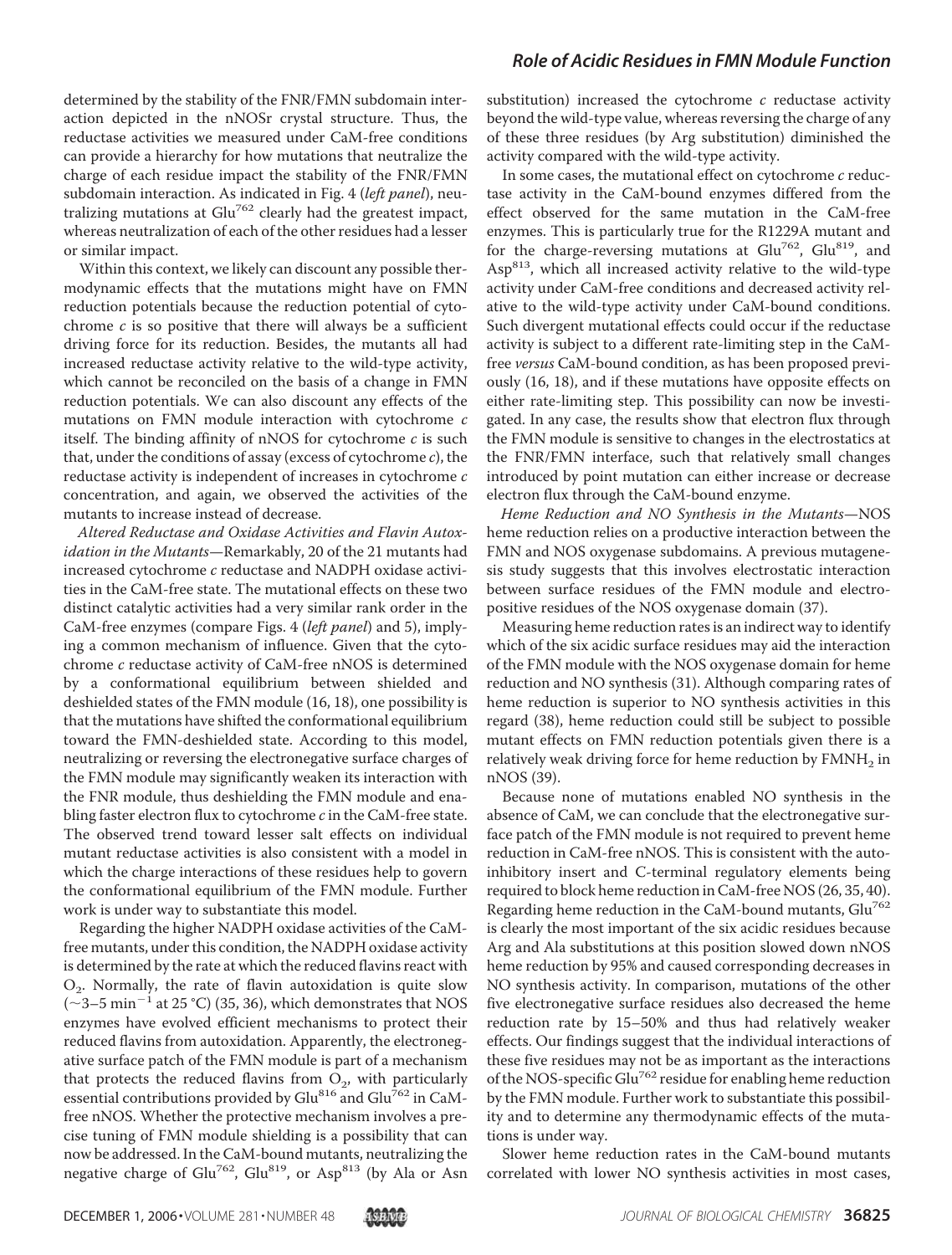consistent with ferric heme reduction being the rate-limiting step (3, 38). The one clear exception was the E762N mutant, which had a 50% slower heme reduction rate despite its having an NO synthesis activity that was twice that of the wild-type nNOS activity. The mechanism that enables this unusual combination is under investigation and will be reported elsewhere.

Several CaM-bound mutants had NADPH oxidation rates that were significantly higher than what is required for their NO synthesis (1.5 molecules of NADPH/molecule of NO formed), indicating they have an uncoupled NADPH oxidation. These were, in rank order, E762A (12.6 NADPH/NO), E819A (6.9), E819R (5.1), D813N (4.5), and E816R (4.3). These same mutants also had greater NADPH consumption in the absence of CaM (Fig. 5), although the rank order was somewhat different in that case. Thus, we suspect that the reduced flavins in these CaMbound mutants are still undergoing relatively fast autoxidation while trying to provide electrons to the NOS heme for NO synthesis. One can estimate if their increased flavin autoxidation rates measured in the absence of CaM can account for the extra NADPH consumed during NO synthesis by subtracting the NADPH oxidation rate observed in the CaM-free state from the rate observed in the CaM-bound state during NO synthesis. For most mutants, this calculation lowers their NADPH/NO stoichiometry such that 1.8–3.5 molecules of NADPH were consumed per molecule of NO formed, which is normal or approaching normal. However, three of the CaM-bound mutants still show significant uncoupling even after subtracting their NADPH consumption under CaM-free conditions. These are the E762A (7.3 NADPH/NO), E819R (4.3), and E819A (5.3) mutants. This implies that CaM binding may further increase their flavin autoxidation rates or that additional uncoupling mechanisms that involve the heme are in play. This latter possibility is unlikely because the mutations are in the NOS reductase domain and should not affect heme function. We suspect that flavin autoxidation is so fast in these three CaM-bound mutants that  $\mathrm{O}_2$  can effectively compete with the NOS oxygenase heme for electrons from the FMN hydroquinone. This would diminish electron flux to the heme and lower the NO synthesis activity relative to the NADPH consumed. These possibilities can now be addressed. In any case, our data establish that the electronegative patch residues of the FMN module have a central role in minimizing flavin autoxidation in both the resting (CaM-free) and catalytically active (CaM-bound) nNOS.

Relationship to Other Flavoproteins—Why do some NOS enzymes maintain extensive electrostatic charge complementarity between their FMN and FNR modules? After all, bacterial cytochrome P450BM3 has attached heme and flavoprotein domains as in NOS but has markedly less electronegative charge on its FMN module interface. Presumably, having covalently attached electron transfer domains should eliminate the pressure to maintain strong interdomain contacts. Indeed, the fact that the heme reduction rate in P450BM3 (13) is  $\sim$ 24 times faster than in nNOS argues that interdomain electrostatic complementation is not essential for good rates of electron transfer in a flavoheme enzyme like NOS. The opposite situation holds for the flavodoxins, which maintain a more extensive electronegative surface patch that appears to aid their interactions with physically separate electron donor and acceptor proteins during catalysis (21). Related dual-flavin reductases like cytochrome P450 reductase and sulfite reductase also maintain electrostatic complementation at their FMN module interfaces (10, 24), possibly to aid interaction with their unattached electron acceptor proteins. On the basis of comparison with P450BM3, we wondered if the electrostatic complementation between the FMN and FNR modules in nNOS is maintained to impede its rate of heme reduction, which has to remain relatively slow for the enzyme to release the NO that it makes (38). However, our current data show that this is not the case. Rather, the electronegative patch residues are required to minimize autoxidation of reduced flavins in nNOS. This is particularly important for NOS enzymes because their heme reduction is so slow that reduced flavins build up in the enzyme during catalysis. Moreover, enzyme-generated NO can directly react with reduced oxygen species like superoxide to produce the cellular toxin peroxynitrite (41). It is worth noting that, in P450BM3, there is very little NADPH oxidation in the absence of the substrate (13) despite reduced flavins building up under this circumstance. This implies that flavin autoxidation in dual-flavin enzymes can be minimized by a variety of mechanisms. Perhaps hydrophobic surface contacts help to maintain the subdomain interaction. P450BM3 also relies on the FMN semiquinone to transfer electrons to its heme while kinetically blocking the electron transfer reactions of  $FMMH_2$  (14, 22). Whether this strategy helps to minimize flavin autoxidation during catalysis is an alternative possibility.

#### **REFERENCES**

- 1. Griffith, O. W., and Stuehr, D. J. (1995) Annu. Rev. Physiol. **57,** 707–736
- 2. MacMicking, J., Xie, Q. W., and Nathan, C. (1997) Annu. Rev. Immunol. **15,** 323–350
- 3. Masters, B. S., McMillan, K., Sheta, E. A., Nishimura, J. S., Roman, L. J., and Marta´sek, P. (1996) FASEB J. **10,** 552–558
- 4. Andrew, P. J., and Mayer, B. (1999) Cardiovasc. Res. **43,** 521–531
- 5. Wei, C.-C., Crane, B. R., and Stuehr, D. J. (2003) Chem. Rev. **103,** 2365–2383
- 6. Abu-Soud, H. M., and Stuehr, D. J. (1993) Proc. Natl. Acad. Sci. U. S. A. **90,** 10769–10772
- 7. Gachhui, R., Presta, A., Bentley, D. F., Abu-Soud, H. M., McArthur, R., Brudvig, G., Ghosh, D. K., and Stuehr, D. J. (1996) J. Biol. Chem. **271,** 20594–20602
- 8. Klatt, P., Heinzel, B., John, M., Kastner, M., Bohme, E., and Mayer, B. (1992) J. Biol. Chem. **267,** 11374–11378
- 9. Newman, E., Spratt, D. E., Mosher, J., Cheyne, B., Montgomery, H. J., Wilson, D. L.,Weinberg, J. B., Smith, S. M., Salerno, J. C., Ghosh, D. K., and Guillemette, J. G. (2004) J. Biol. Chem. **279,** 33547–33557
- 10. Wang, M., Roberts, D. L., Paschke, R., Shea, T. M., Siler Masters, B. S., and Kim, J.-J. P. (1997) Proc. Natl. Acad. Sci. U. S. A. **94,** 8411–8416
- 11. Finn, R. D., Basran, J., Roitel, O., Wolf, C. R., Munro, A. W., Paine, M. J., and Scrutton, N. S. (2003) Eur. J. Biochem. **270,** 1164–1175
- 12. Olteanu, H., Wolthers, K. R., Munro, A. W., Scrutton, N. S., and Banerjee, R. (2004) Biochemistry **43,** 1988–1997
- 13. Munro, A. W., Daff, S., Coggins, J. R., Lindsay, J. G., and Chapman, S. K. (1996) Eur. J. Biochem. **239,** 403–409
- 14. Sevrioukova, I., Shaffer, C., Ballou, D. P., and Peterson, J. A. (1996) Biochemistry **35,** 7058–7068
- 15. Garcin, E. D., Bruns, C. M., Lloyd, S. J., Hosfield, D. J., Tiso, M., Gachhui, R., Stuehr, D. J., Tainer, J. A., and Getzoff, E. D. (2004) J. Biol. Chem. **279,** 37918–37927
- 16. Konas, D. W., Zhu, K., Sharma, M., Aulak, K. S., Brudvig, G. W., and Stuehr, D. J. (2004) J. Biol. Chem. **279,** 35412–35425